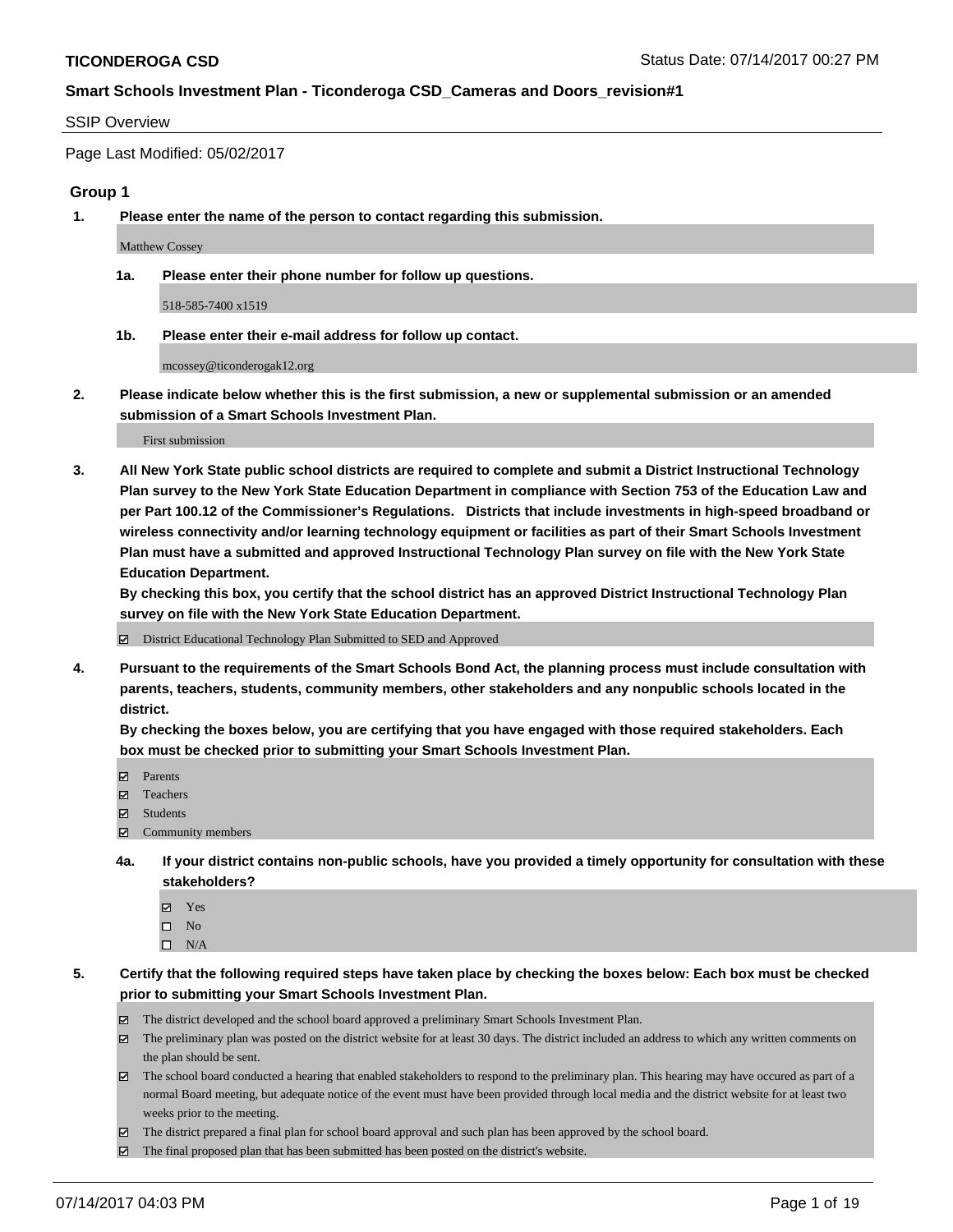#### SSIP Overview

Page Last Modified: 05/02/2017

**5a. Please upload the proposed Smart Schools Investment Plan (SSIP) that was posted on the district's website, along with any supporting materials. Note that this should be different than your recently submitted Educational Technology Survey. The Final SSIP, as approved by the School Board, should also be posted on the website and remain there during the course of the projects contained therein.**

SmartSchoolsInvestmentPlan51916.docx

**5b. Enter the webpage address where the final Smart Schools Investment Plan is posted. The Plan should remain posted for the life of the included projects.**

http://ticonderogak12.org/files/filesystem/SmartSchoolsInvestmentPlan51916.pdf

**6. Please enter an estimate of the total number of students and staff that will benefit from this Smart Schools Investment Plan based on the cumulative projects submitted to date.**

500

**7. An LEA/School District may partner with one or more other LEA/School Districts to form a consortium to pool Smart Schools Bond Act funds for a project that meets all other Smart School Bond Act requirements. Each school district participating in the consortium will need to file an approved Smart Schools Investment Plan for the project and submit a signed Memorandum of Understanding that sets forth the details of the consortium including the roles of each respective district.**

 $\Box$  The district plans to participate in a consortium to partner with other school district(s) to implement a Smart Schools project.

**8. Please enter the name and 6-digit SED Code for each LEA/School District participating in the Consortium.**

| <b>Partner LEA/District</b> | <b>ISED BEDS Code</b> |
|-----------------------------|-----------------------|
| (No Response)               | (No Response)         |

**9. Please upload a signed Memorandum of Understanding with all of the participating Consortium partners.**

(No Response)

**10. Your district's Smart Schools Bond Act Allocation is:**

\$597,733

**11. Enter the budget sub-allocations by category that you are submitting for approval at this time. If you are not budgeting SSBA funds for a category, please enter 0 (zero.) If the value entered is \$0, you will not be required to complete that survey question.**

|                                              | Sub-<br>Allocations |
|----------------------------------------------|---------------------|
| <b>School Connectivity</b>                   |                     |
|                                              | $\overline{0}$      |
| <b>Connectivity Projects for Communities</b> | 0                   |
| Classroom Technology                         | 0                   |
| Pre-Kindergarten Classrooms                  | $\mathbf 0$         |
| Replace Transportable Classrooms             | $\Omega$            |
| <b>High-Tech Security Features</b>           | 73,403              |
| Totals:                                      | 73,403              |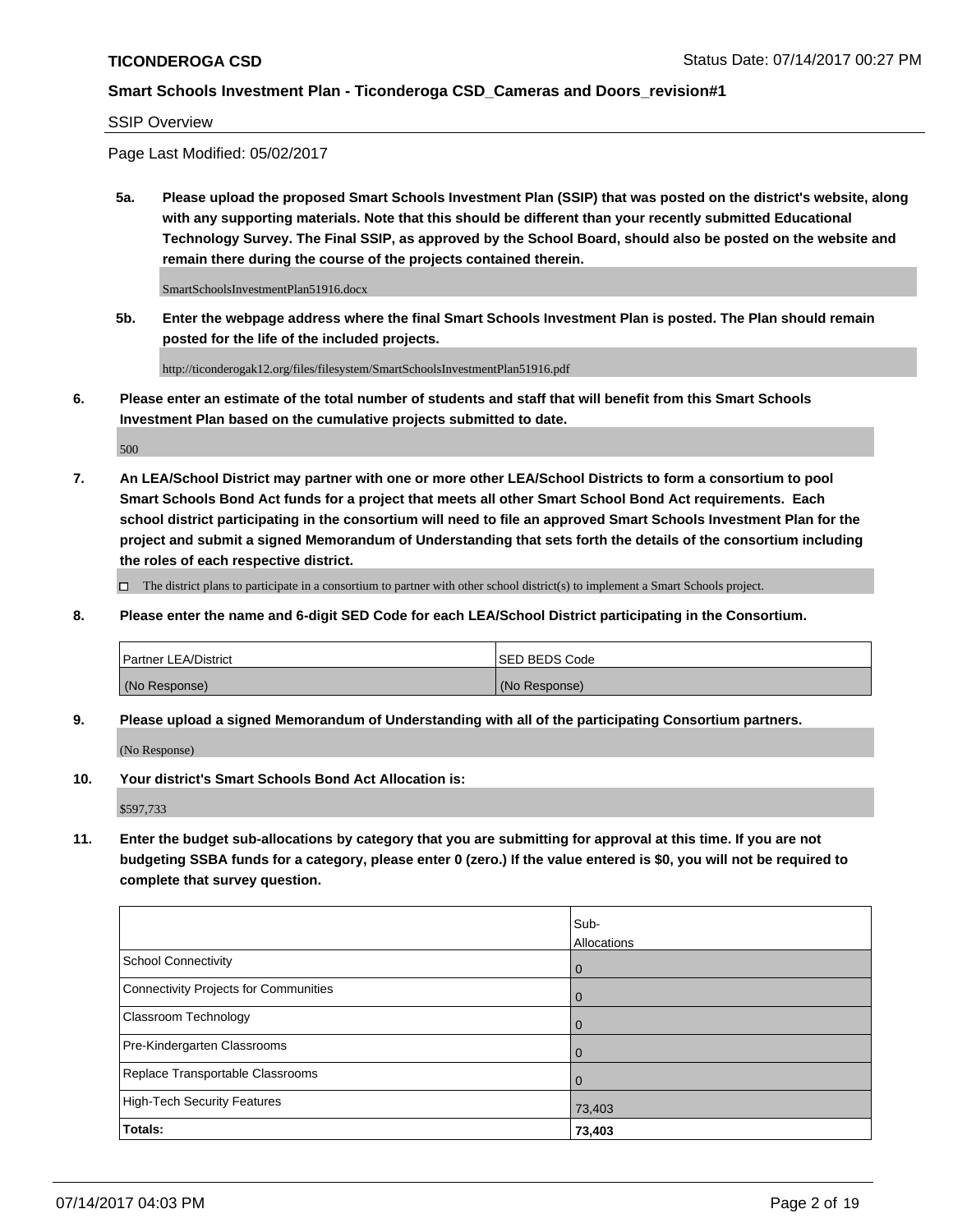#### School Connectivity

Page Last Modified: 08/02/2016

#### **Group 1**

- **1. In order for students and faculty to receive the maximum benefit from the technology made available under the Smart Schools Bond Act, their school buildings must possess sufficient connectivity infrastructure to ensure that devices can be used during the school day. Smart Schools Investment Plans must demonstrate that:**
	- **sufficient infrastructure that meets the Federal Communications Commission's 100 Mbps per 1,000 students standard currently exists in the buildings where new devices will be deployed, or**
	- **is a planned use of a portion of Smart Schools Bond Act funds, or**
	- **is under development through another funding source.**

**Smart Schools Bond Act funds used for technology infrastructure or classroom technology investments must increase the number of school buildings that meet or exceed the minimum speed standard of 100 Mbps per 1,000 students and staff within 12 months. This standard may be met on either a contracted 24/7 firm service or a "burstable" capability. If the standard is met under the burstable criteria, it must be:**

**1. Specifically codified in a service contract with a provider, and**

**2. Guaranteed to be available to all students and devices as needed, particularly during periods of high demand, such as computer-based testing (CBT) periods.**

**Please describe how your district already meets or is planning to meet this standard within 12 months of plan submission.**

(No Response)

- **1a. If a district believes that it will be impossible to meet this standard within 12 months, it may apply for a waiver of this requirement, as described on the Smart Schools website. The waiver must be filed and approved by SED prior to submitting this survey.**
	- By checking this box, you are certifying that the school district has an approved waiver of this requirement on file with the New York State Education Department.

#### **2. Connectivity Speed Calculator (Required)**

|                         | Number of<br><b>Students</b> | Multiply by<br>100 Kbps | Divide by 1000 Current Speed<br>to Convert to<br>Required<br>Speed in Mb | l in Mb          | Expected<br>Speed to be<br>Attained Within Required<br>12 Months | Expected Date<br>When<br>Speed Will be<br>Met |
|-------------------------|------------------------------|-------------------------|--------------------------------------------------------------------------|------------------|------------------------------------------------------------------|-----------------------------------------------|
| <b>Calculated Speed</b> | (No<br>Response)             | (No Response)           | (No<br>Response)                                                         | (No<br>Response) | (No<br>Response)                                                 | (No<br>Response)                              |

### **3. Describe how you intend to use Smart Schools Bond Act funds for high-speed broadband and/or wireless connectivity projects in school buildings.**

(No Response)

**4. Describe the linkage between the district's District Instructional Technology Plan and the proposed projects. (There should be a link between your response to this question and your response to Question 1 in Part E. Curriculum and Instruction "What are the district's plans to use digital connectivity and technology to improve teaching and learning?)**

(No Response)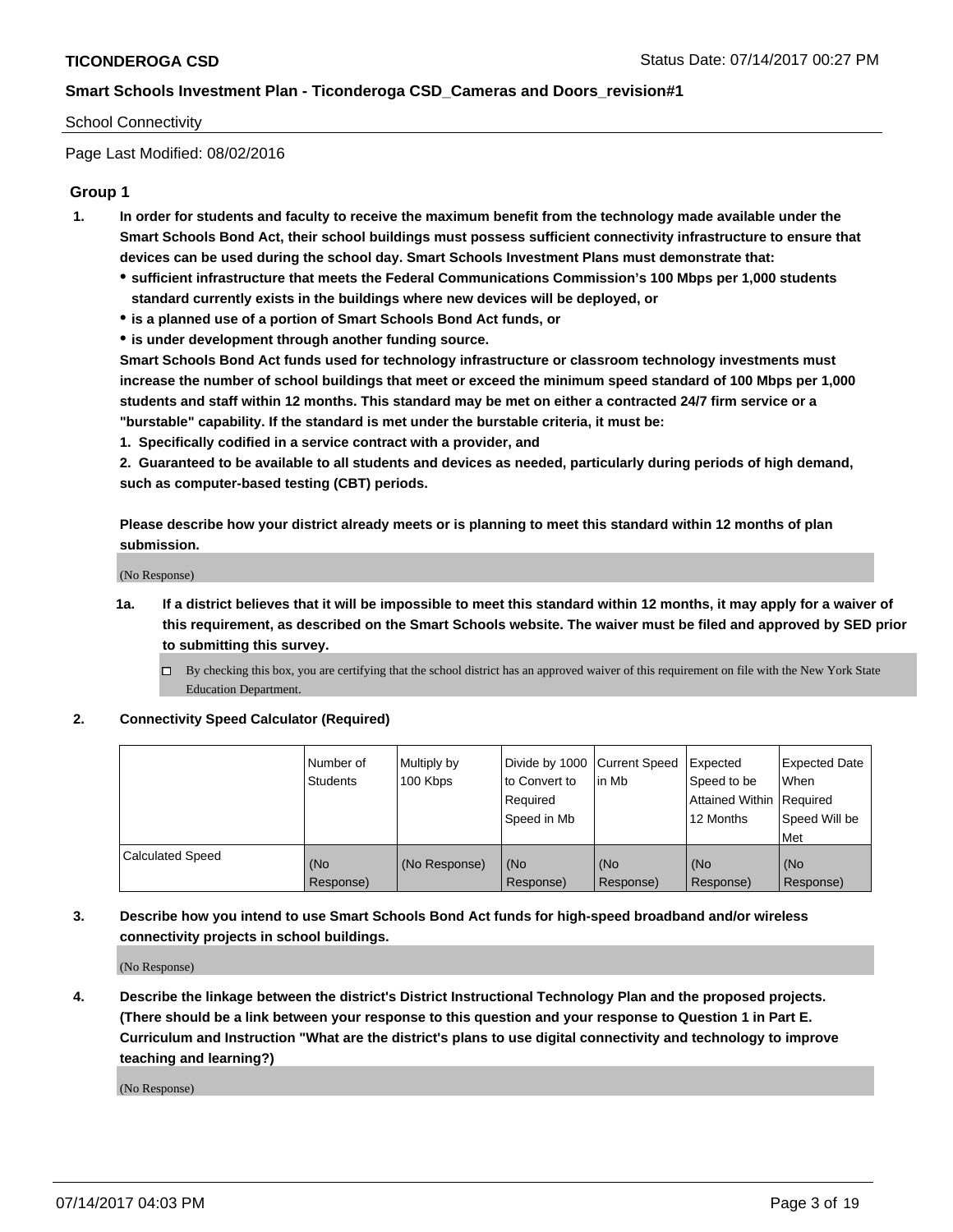#### School Connectivity

Page Last Modified: 08/02/2016

**5. If the district wishes to have students and staff access the Internet from wireless devices within the school building, or in close proximity to it, it must first ensure that it has a robust Wi-Fi network in place that has sufficient bandwidth to meet user demand.**

**Please describe how you have quantified this demand and how you plan to meet this demand.**

(No Response)

**6. As indicated on Page 5 of the guidance, the Office of Facilities Planning will have to conduct a preliminary review of all capital projects, including connectivity projects.**

**Please indicate on a separate row each project number given to you by the Office of Facilities Planning.**

| Project Number |  |
|----------------|--|
|                |  |
| (No Response)  |  |

**7. Certain high-tech security and connectivity infrastructure projects may be eligible for an expedited review process as determined by the Office of Facilities Planning.**

**Was your project deemed eligible for streamlined review?**

(No Response)

**8. Include the name and license number of the architect or engineer of record.**

| Name          | License Number |
|---------------|----------------|
| (No Response) | (No Response)  |

**9. If you are submitting an allocation for School Connectivity complete this table.**

**Note that the calculated Total at the bottom of the table must equal the Total allocation for this category that you entered in the SSIP Overview overall budget.** 

|                                            | Sub-          |
|--------------------------------------------|---------------|
|                                            | Allocation    |
| Network/Access Costs                       | (No Response) |
| <b>Outside Plant Costs</b>                 | (No Response) |
| School Internal Connections and Components | (No Response) |
| <b>Professional Services</b>               | (No Response) |
| Testing                                    | (No Response) |
| <b>Other Upfront Costs</b>                 | (No Response) |
| <b>Other Costs</b>                         | (No Response) |
| Totals:                                    | 0             |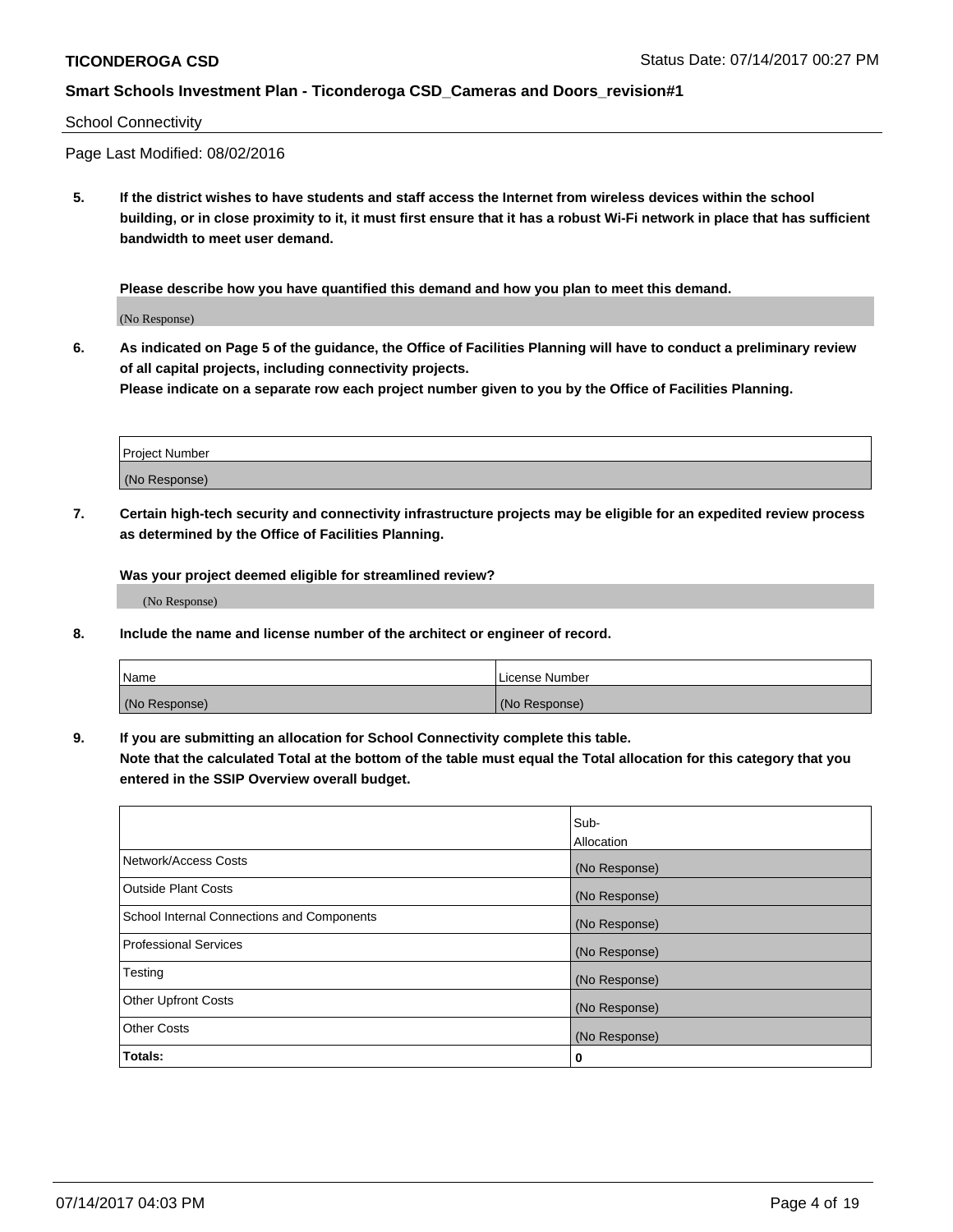#### School Connectivity

Page Last Modified: 08/02/2016

**10. Please detail the type, quantity, per unit cost and total cost of the eligible items under each sub-category. This is especially important for any expenditures listed under the "Other" category. All expenditures must be eligible for tax-exempt financing to be reimbursed through the SSBA. Sufficient detail must be provided so that we can verify this is the case. If you have any questions, please contact us directly through smartschools@nysed.gov. NOTE: Wireless Access Points should be included in this category, not under Classroom Educational Technology, except those that will be loaned/purchased for nonpublic schools. Add rows under each sub-category for additional items, as needed.**

Select the allowable expenditure type. Repeat to add another item under each type. Item to be purchased  $\sqrt{$  Quantity  $\sqrt{}$  Cost per Item  $\sqrt{}$  Total Cost (No Response) (No Response) (No Response) (No Response) (No Response)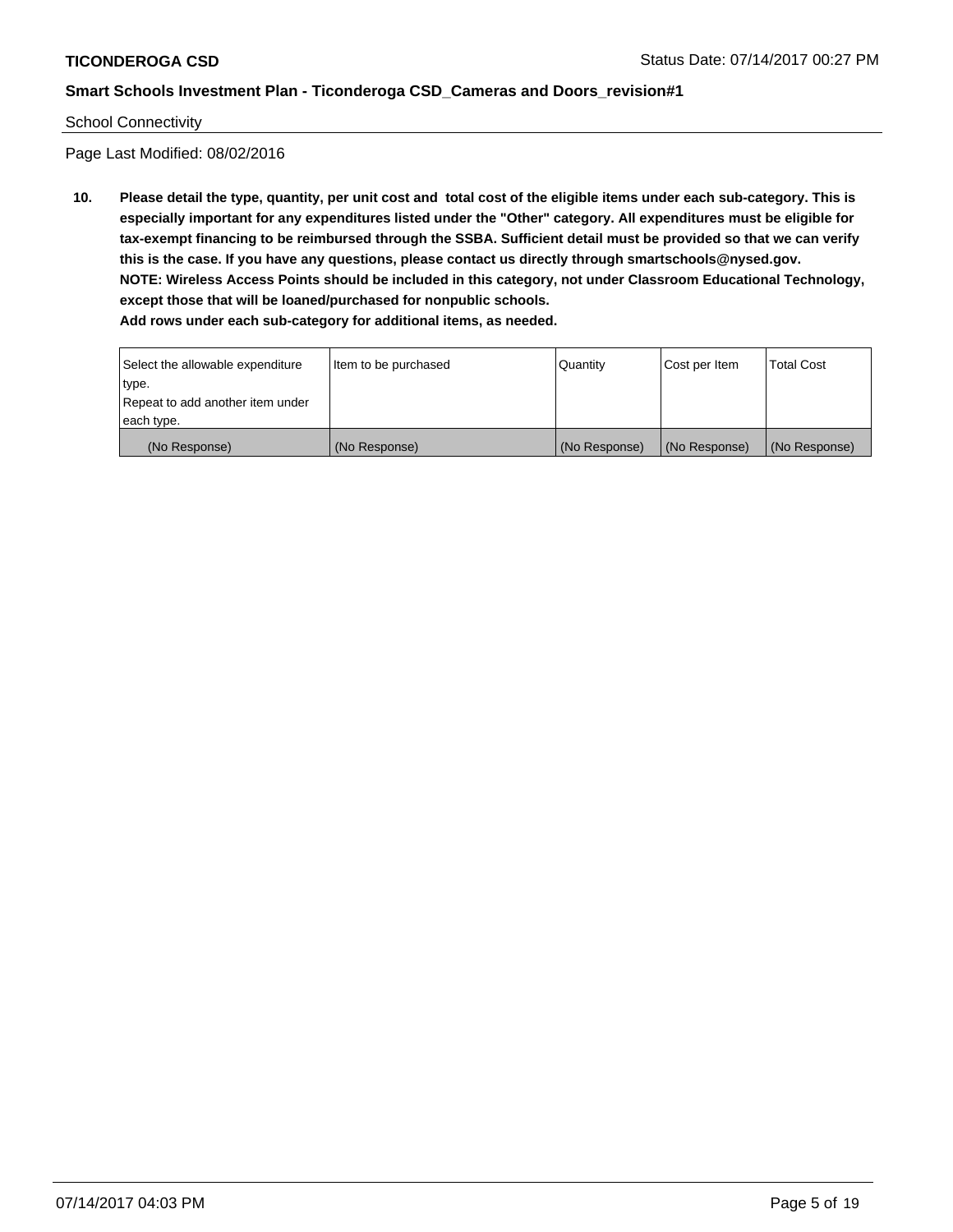Community Connectivity (Broadband and Wireless)

Page Last Modified: 08/02/2016

### **Group 1**

**1. Describe how you intend to use Smart Schools Bond Act funds for high-speed broadband and/or wireless connectivity projects in the community.**

(No Response)

**2. Please describe how the proposed project(s) will promote student achievement and increase student and/or staff access to the Internet in a manner that enhances student learning and/or instruction outside of the school day and/or school building.**

(No Response)

**3. Community connectivity projects must comply with all the necessary local building codes and regulations (building and related permits are not required prior to plan submission).**

 $\Box$  I certify that we will comply with all the necessary local building codes and regulations.

**4. Please describe the physical location of the proposed investment.**

(No Response)

**5. Please provide the initial list of partners participating in the Community Connectivity Broadband Project, along with their Federal Tax Identification (Employer Identification) number.**

| <b>Project Partners</b> | Federal ID#     |
|-------------------------|-----------------|
| (No Response)           | l (No Response) |

**6. If you are submitting an allocation for Community Connectivity, complete this table. Note that the calculated Total at the bottom of the table must equal the Total allocation for this category that you entered in the SSIP Overview overall budget.**

|                                    | Sub-Allocation |
|------------------------------------|----------------|
| Network/Access Costs               | (No Response)  |
| Outside Plant Costs                | (No Response)  |
| <b>Tower Costs</b>                 | (No Response)  |
| <b>Customer Premises Equipment</b> | (No Response)  |
| <b>Professional Services</b>       | (No Response)  |
| Testing                            | (No Response)  |
| <b>Other Upfront Costs</b>         | (No Response)  |
| <b>Other Costs</b>                 | (No Response)  |
| Totals:                            | 0              |

**7. Please detail the type, quantity, per unit cost and total cost of the eligible items under each sub-category. This is especially important for any expenditures listed under the "Other" category. All expenditures must be capital-bond eligible to be reimbursed through the SSBA. If you have any questions, please contact us directly through smartschools@nysed.gov.**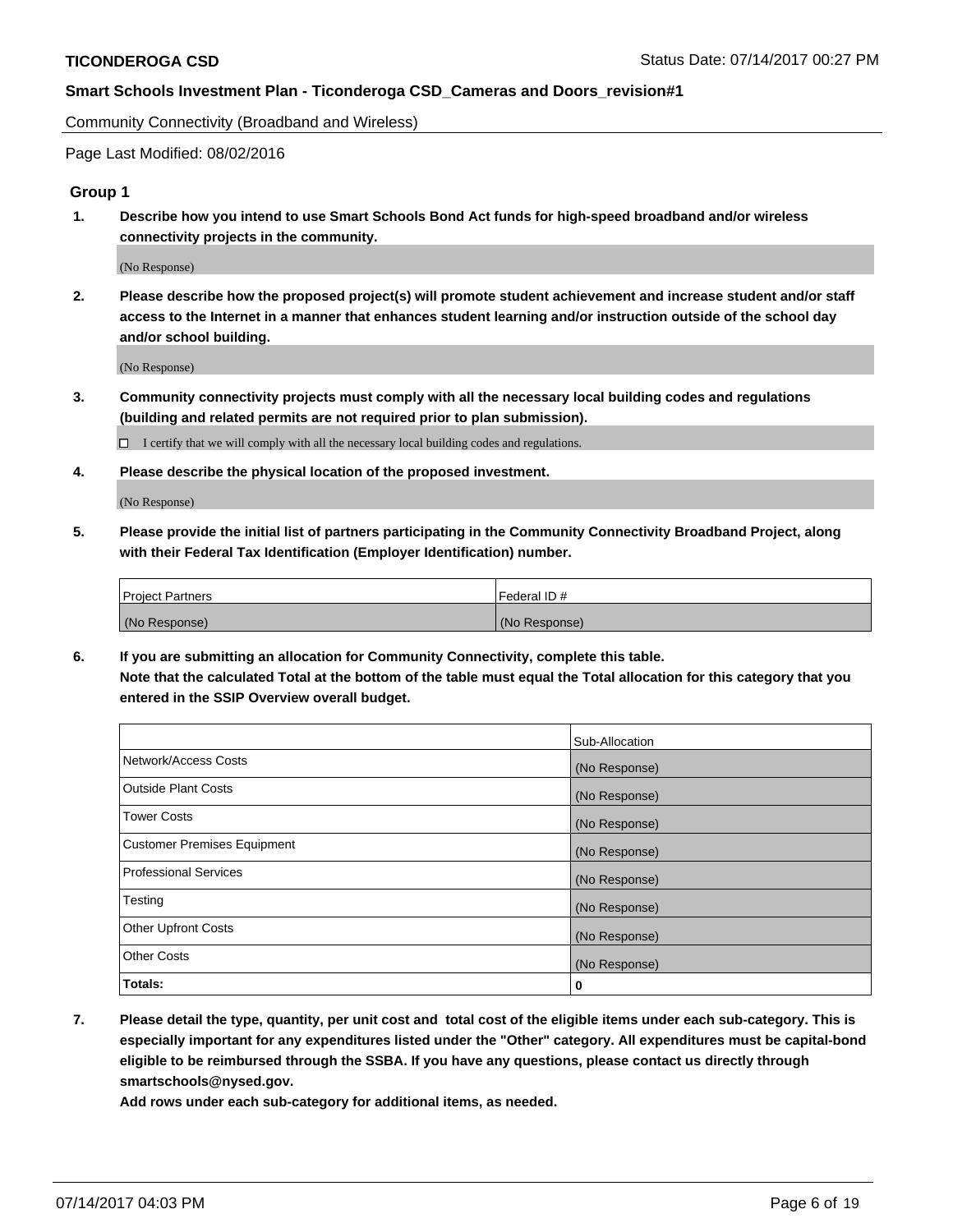Community Connectivity (Broadband and Wireless)

Page Last Modified: 08/02/2016

| Select the allowable expenditure<br>type.<br>Repeat to add another item under | Item to be purchased | Quantity      | Cost per Item | <b>Total Cost</b> |
|-------------------------------------------------------------------------------|----------------------|---------------|---------------|-------------------|
| each type.                                                                    |                      |               |               |                   |
| (No Response)                                                                 | (No Response)        | (No Response) | (No Response) | (No Response)     |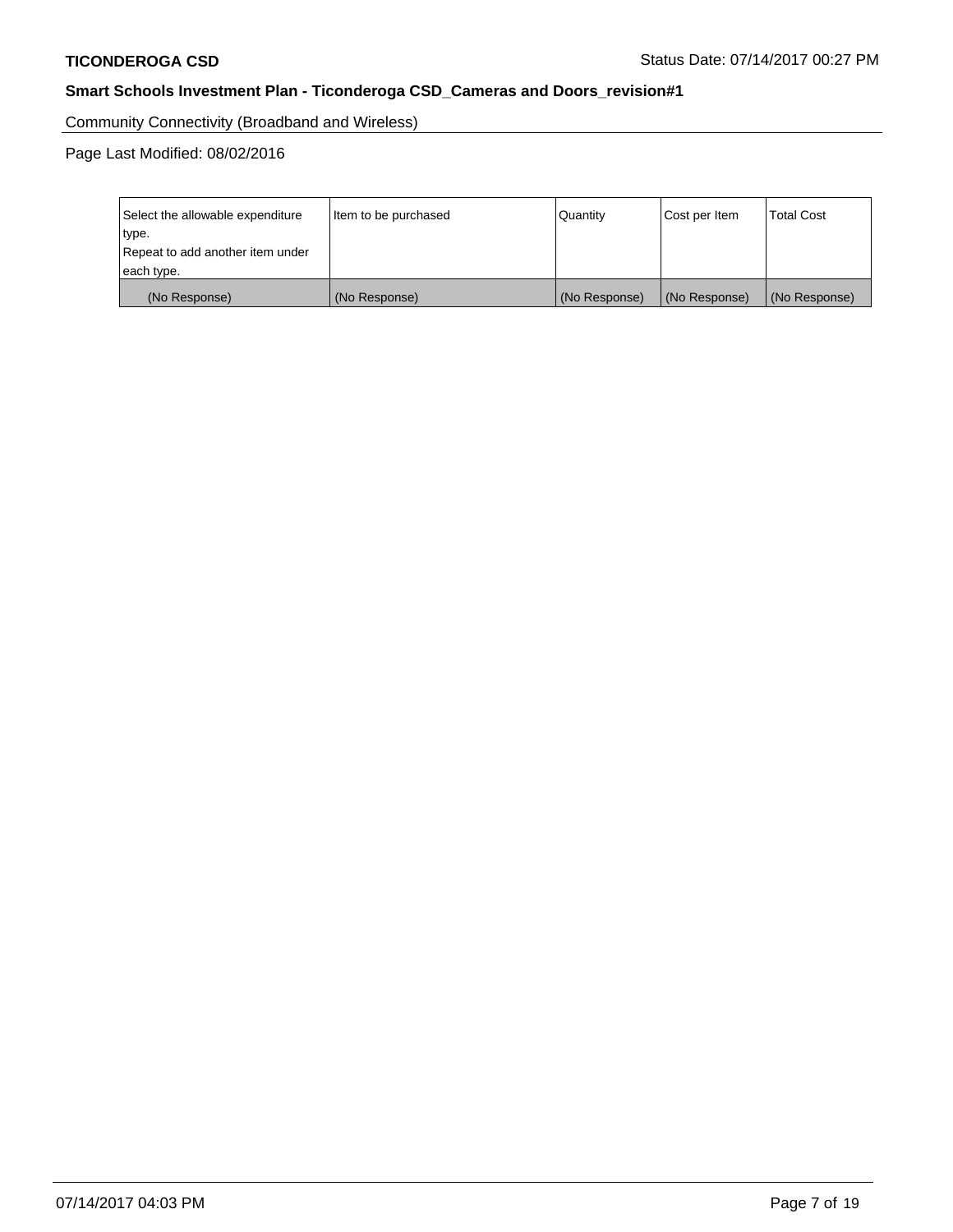#### Classroom Learning Technology

Page Last Modified: 08/02/2016

#### **Questions**

**1. In order for students and faculty to receive the maximum benefit from the technology made available under the Smart Schools Bond Act, their school buildings must possess sufficient connectivity infrastructure to ensure that devices can be used during the school day. Smart Schools Investment Plans must demonstrate that sufficient infrastructure that meets the Federal Communications Commission's 100 Mbps per 1,000 students standard currently exists in the buildings where new devices will be deployed, or is a planned use of a portion of Smart Schools Bond Act funds, or is under development through another funding source.**

**Smart Schools Bond Act funds used for technology infrastructure or classroom technology investments must increase the number of school buildings that meet or exceed the minimum speed standard of 100 Mbps per 1,000 students and staff within 12 months. This standard may be met on either a contracted 24/7 firm service or a "burstable" capability. If the standard is met under the burstable criteria, it must be:**

- **1. Specifically codified in a service contract with a provider, and**
- **2. Guaranteed to be available to all students and devices as needed, particularly during periods of high demand, such as computer-based testing (CBT) periods.**

**Please describe how your district already meets or is planning to meet this standard within 12 months of plan submission.**

(No Response)

- **1a. If a district believes that it will be impossible to meet this standard within 12 months, it may apply for a waiver of this requirement, as described on the Smart Schools website. The waiver must be filed and approved by SED prior to submitting this survey.**
	- $\Box$  By checking this box, you are certifying that the school district has an approved waiver of this requirement on file with the New York State Education Department.

#### **2. Connectivity Speed Calculator (Required)**

|                         | l Number of<br>Students | Multiply by<br>100 Kbps | Divide by 1000   Current Speed<br>to Convert to<br>Required<br>Speed in Mb | lin Mb           | Expected<br>Speed to be<br>Attained Within Required<br>12 Months | <b>Expected Date</b><br>When<br>Speed Will be<br>Met |
|-------------------------|-------------------------|-------------------------|----------------------------------------------------------------------------|------------------|------------------------------------------------------------------|------------------------------------------------------|
| <b>Calculated Speed</b> | (No<br>Response)        | (No Response)           | (No<br>Response)                                                           | (No<br>Response) | (No<br>Response)                                                 | (No<br>Response)                                     |

**3. If the district wishes to have students and staff access the Internet from wireless devices within the school building, or in close proximity to it, it must first ensure that it has a robust Wi-Fi network in place that has sufficient bandwidth to meet user demand.**

**Please describe how you have quantified this demand and how you plan to meet this demand.**

(No Response)

**4. All New York State public school districts are required to complete and submit an Instructional Technology Plan survey to the New York State Education Department in compliance with Section 753 of the Education Law and per Part 100.12 of the Commissioner's Regulations.**

**Districts that include educational technology purchases as part of their Smart Schools Investment Plan must have a submitted and approved Instructional Technology Plan survey on file with the New York State Education Department.**

 $\Box$  By checking this box, you are certifying that the school district has an approved Instructional Technology Plan survey on file with the New York State Education Department.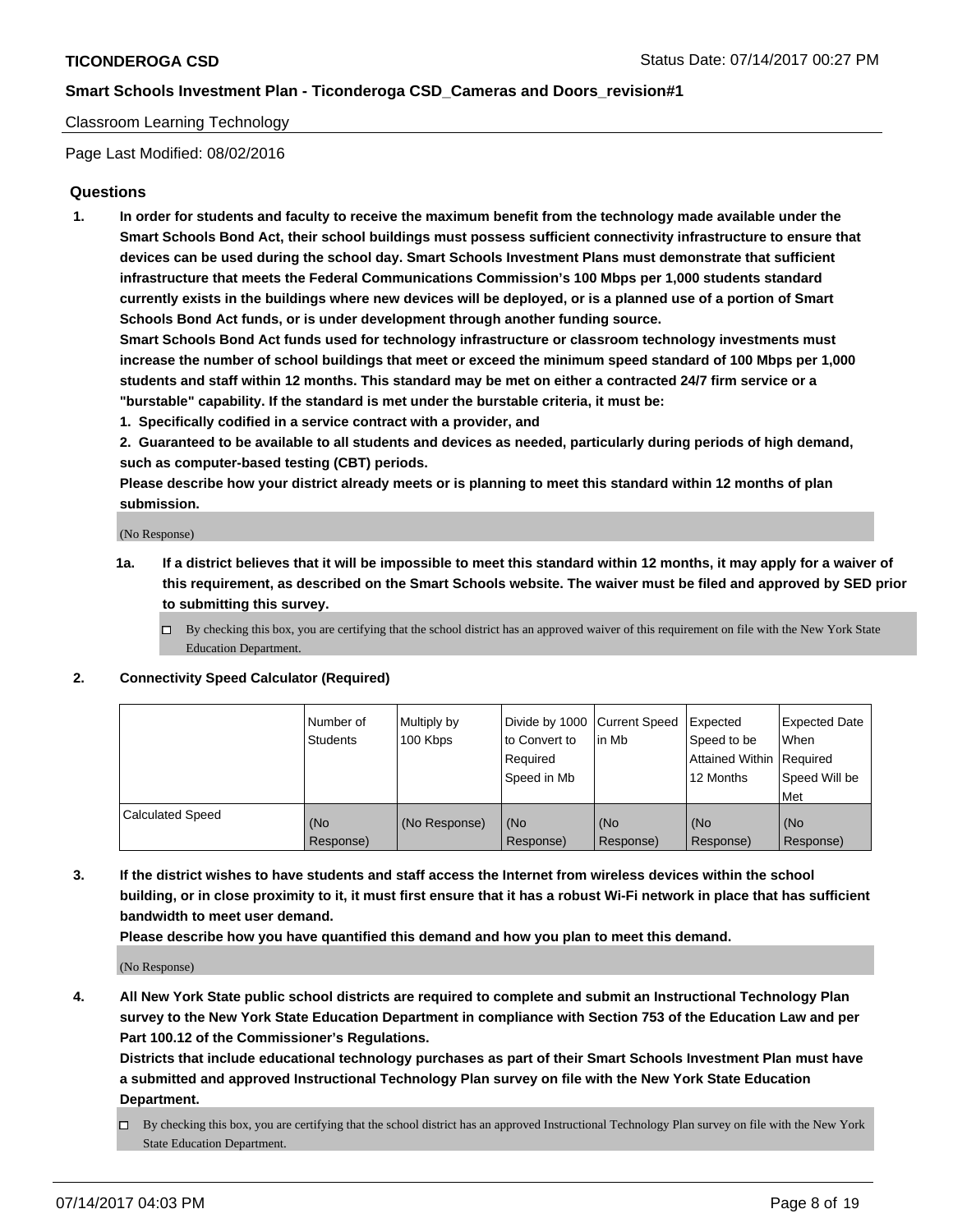#### Classroom Learning Technology

Page Last Modified: 08/02/2016

**5. Describe the devices you intend to purchase and their compatibility with existing or planned platforms or systems. Specifically address the adequacy of each facility's electrical, HVAC and other infrastructure necessary to install and support the operation of the planned technology.**

(No Response)

- **6. Describe how the proposed technology purchases will:**
	- **> enhance differentiated instruction;**
	- **> expand student learning inside and outside the classroom;**
	- **> benefit students with disabilities and English language learners; and**
	- **> contribute to the reduction of other learning gaps that have been identified within the district.**

**The expectation is that districts will place a priority on addressing the needs of students who struggle to succeed in a rigorous curriculum. Responses in this section should specifically address this concern and align with the district's Instructional Technology Plan (in particular Question 2 of E. Curriculum and Instruction: "Does the district's instructional technology plan address the needs of students with disabilities to ensure equitable access to instruction, materials and assessments?" and Question 3 of the same section: "Does the district's instructional technology plan address the provision of assistive technology specifically for students with disabilities to ensure access to and participation in the general curriculum?"**

(No Response)

**7. Where appropriate, describe how the proposed technology purchases will enhance ongoing communication with parents and other stakeholders and help the district facilitate technology-based regional partnerships, including distance learning and other efforts.**

(No Response)

**8. Describe the district's plan to provide professional development to ensure that administrators, teachers and staff can employ the technology purchased to enhance instruction successfully.**

**Note: This response should be aligned and expanded upon in accordance with your district's response to Question 1 of F. Professional Development of your Instructional Technology Plan: "Please provide a summary of professional development offered to teachers and staff, for the time period covered by this plan, to support technology to enhance teaching and learning. Please include topics, audience and method of delivery within your summary."**

(No Response)

- **9. Districts must contact the SUNY/CUNY teacher preparation program that supplies the largest number of the district's new teachers to request advice on innovative uses and best practices at the intersection of pedagogy and educational technology.**
	- By checking this box, you certify that you have contacted the SUNY/CUNY teacher preparation program that supplies the largest number of your new teachers to request advice on these issues.
	- **9a. Please enter the name of the SUNY or CUNY Institution that you contacted.**

(No Response)

**9b. Enter the primary Institution phone number.**

(No Response)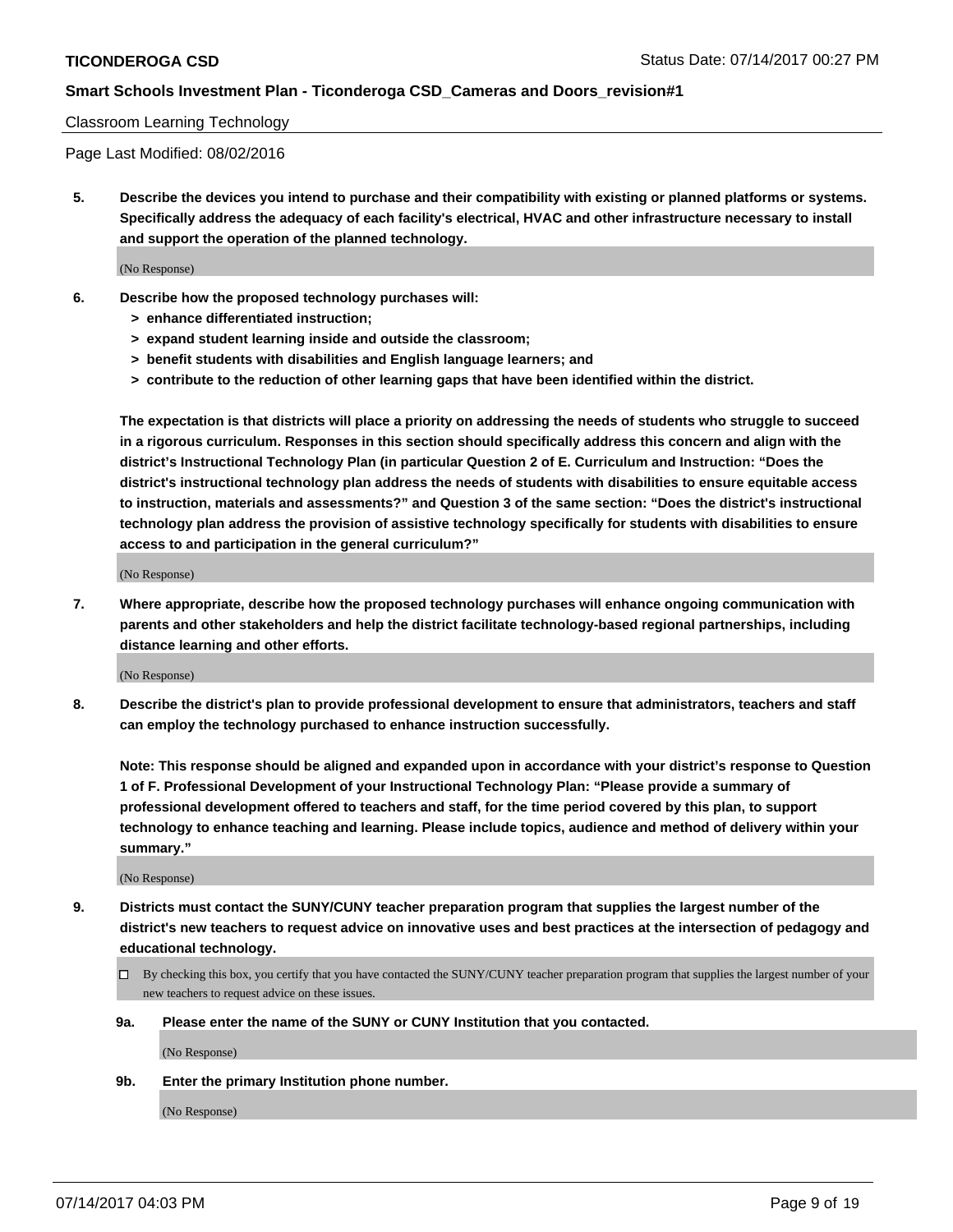Classroom Learning Technology

Page Last Modified: 08/02/2016

**9c. Enter the name of the contact person with whom you consulted and/or will be collaborating with on innovative uses of technology and best practices.**

(No Response)

**10. A district whose Smart Schools Investment Plan proposes the purchase of technology devices and other hardware must account for nonpublic schools in the district.**

**Are there nonpublic schools within your school district?**

Yes

 $\square$  No

**11. Nonpublic Classroom Technology Loan Calculator**

**The Smart Schools Bond Act provides that any Classroom Learning Technology purchases made using Smart Schools funds shall be lent, upon request, to nonpublic schools in the district. However, no school district shall be required to loan technology in amounts greater than the total obtained and spent on technology pursuant to the Smart Schools Bond Act and the value of such loan may not exceed the total of \$250 multiplied by the nonpublic school enrollment in the base year at the time of enactment.**

**See:**

**http://www.p12.nysed.gov/mgtserv/smart\_schools/docs/Smart\_Schools\_Bond\_Act\_Guidance\_04.27.15\_Final.pdf.**

|                                       | 1. Classroom   | 2. Public     | 3. Nonpublic | 14. Sum of  | 15. Total Per | l 6. Total                                                                                    |
|---------------------------------------|----------------|---------------|--------------|-------------|---------------|-----------------------------------------------------------------------------------------------|
|                                       | Technology     | Enrollment    | Enrollment   | Public and  | Pupil Sub-    | Nonpublic Loan                                                                                |
|                                       | Sub-allocation | $(2014 - 15)$ | (2014-15)    | l Nonpublic | allocation    | Amount                                                                                        |
|                                       |                |               |              | Enrollment  |               |                                                                                               |
| Calculated Nonpublic Loan<br>  Amount |                |               |              |             |               | (No Response)   (No Response)   (No Response)   (No Response)   (No Response)   (No Response) |

**12. To ensure the sustainability of technology purchases made with Smart Schools funds, districts must demonstrate a long-term plan to maintain and replace technology purchases supported by Smart Schools Bond Act funds. This sustainability plan shall demonstrate a district's capacity to support recurring costs of use that are ineligible for Smart Schools Bond Act funding such as device maintenance, technical support, Internet and wireless fees, maintenance of hotspots, staff professional development, building maintenance and the replacement of incidental items. Further, such a sustainability plan shall include a long-term plan for the replacement of purchased devices and equipment at the end of their useful life with other funding sources.**

 $\Box$  By checking this box, you certify that the district has a sustainability plan as described above.

**13. Districts must ensure that devices purchased with Smart Schools Bond funds will be distributed, prepared for use, maintained and supported appropriately. Districts must maintain detailed device inventories in accordance with generally accepted accounting principles.**

By checking this box, you certify that the district has a distribution and inventory management plan and system in place.

**14. If you are submitting an allocation for Classroom Learning Technology complete this table. Note that the calculated Total at the bottom of the table must equal the Total allocation for this category that you entered in the SSIP Overview overall budget.**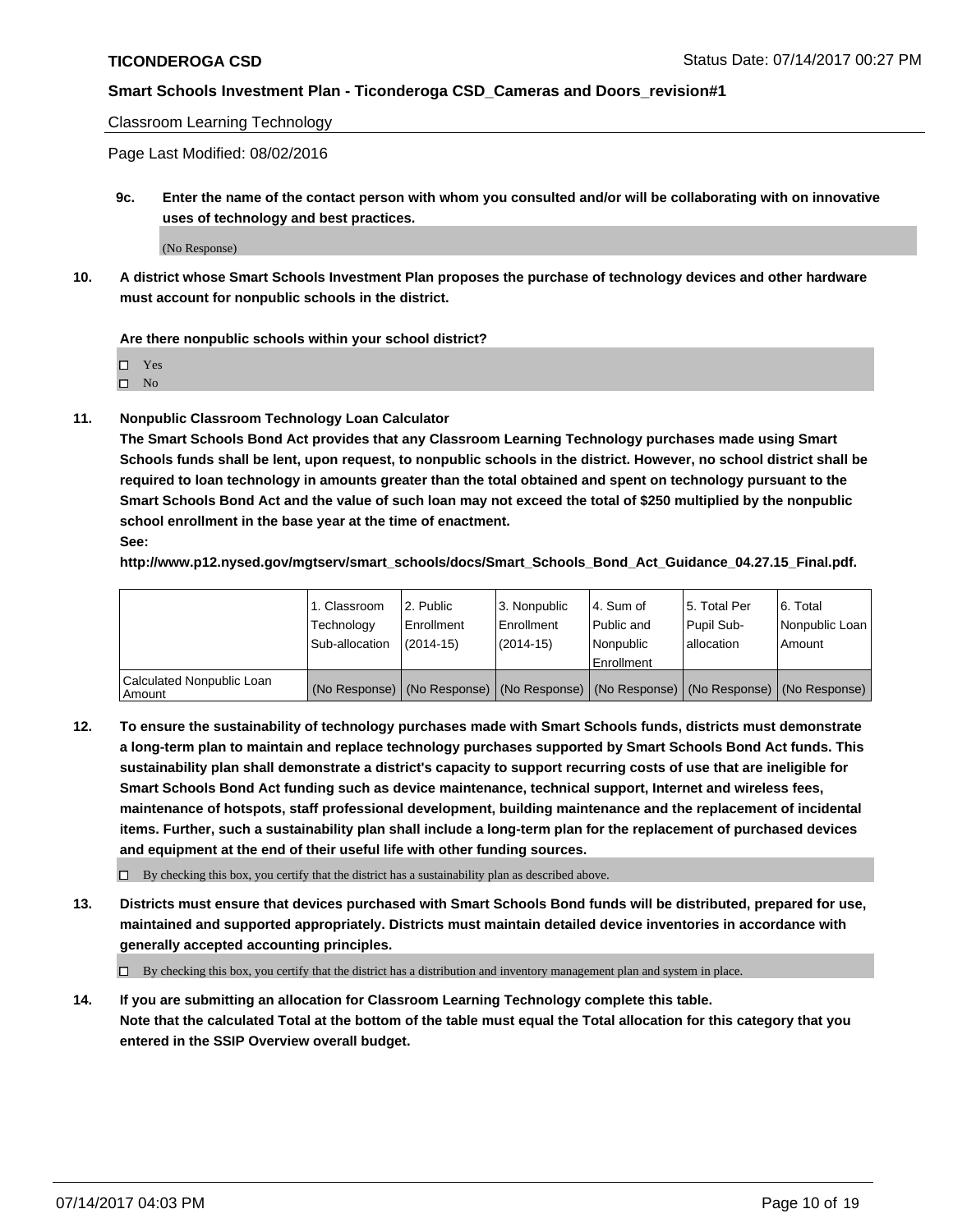#### Classroom Learning Technology

Page Last Modified: 08/02/2016

|                         | Sub-Allocation |
|-------------------------|----------------|
| Interactive Whiteboards | (No Response)  |
| Computer Servers        | (No Response)  |
| Desktop Computers       | (No Response)  |
| Laptop Computers        | (No Response)  |
| <b>Tablet Computers</b> | (No Response)  |
| <b>Other Costs</b>      | (No Response)  |
| Totals:                 | 0              |

**15. Please detail the type, quantity, per unit cost and total cost of the eligible items under each sub-category. This is especially important for any expenditures listed under the "Other" category. All expenditures must be capital-bond eligible to be reimbursed through the SSBA. If you have any questions, please contact us directly through smartschools@nysed.gov.**

**Please specify in the "Item to be Purchased" field which specific expenditures and items are planned to meet the district's nonpublic loan requirement, if applicable.**

**NOTE: Wireless Access Points that will be loaned/purchased for nonpublic schools should ONLY be included in this category, not under School Connectivity, where public school districts would list them.**

| Select the allowable expenditure<br>∣type. | Iltem to be Purchased | Quantity      | Cost per Item | <b>Total Cost</b> |
|--------------------------------------------|-----------------------|---------------|---------------|-------------------|
| Repeat to add another item under           |                       |               |               |                   |
| each type.                                 |                       |               |               |                   |
| (No Response)                              | (No Response)         | (No Response) | (No Response) | (No Response)     |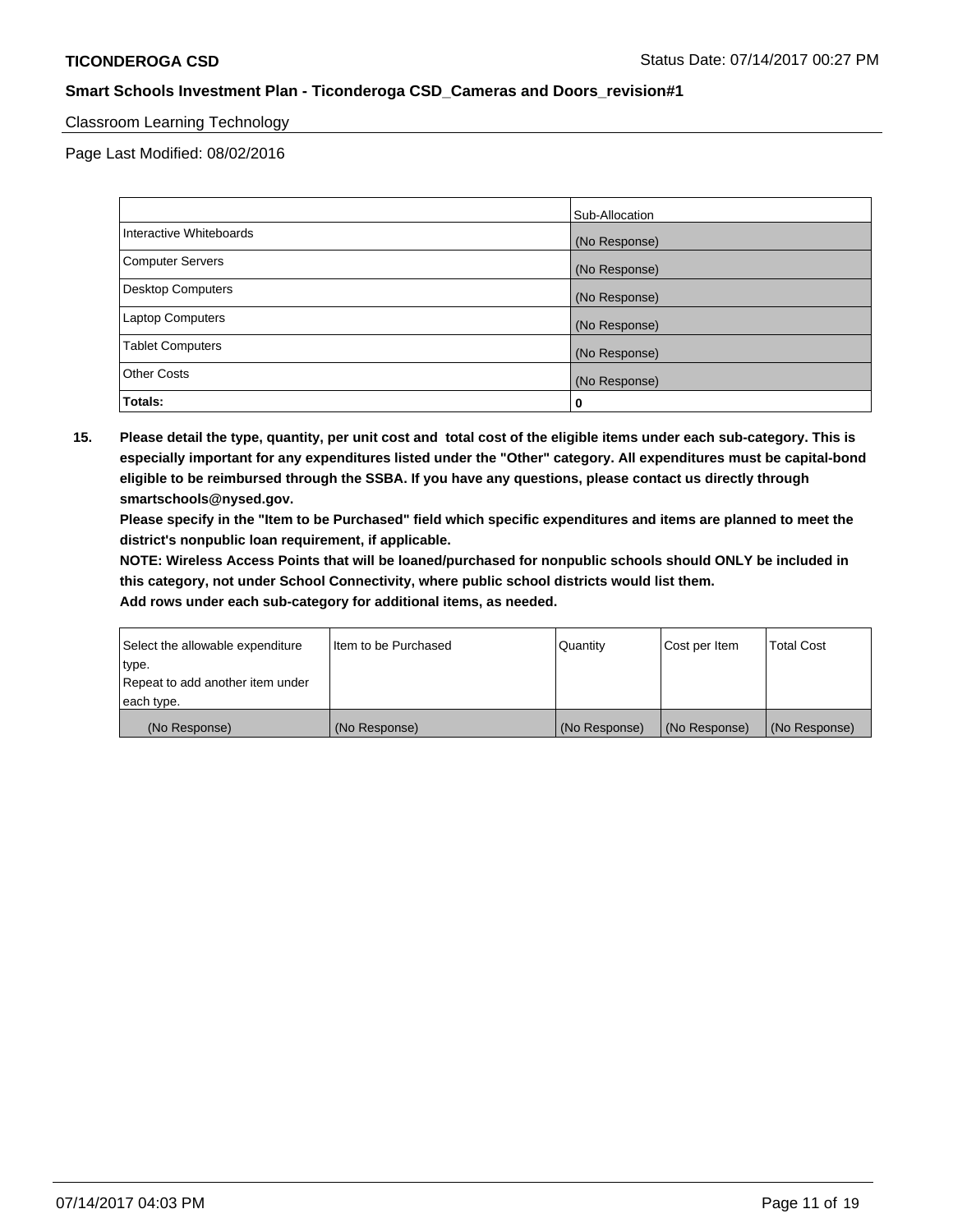#### Pre-Kindergarten Classrooms

Page Last Modified: 08/02/2016

### **Group 1**

**1. Provide information regarding how and where the district is currently serving pre-kindergarten students and justify the need for additional space with enrollment projections over 3 years.**

(No Response)

- **2. Describe the district's plan to construct, enhance or modernize education facilities to accommodate prekindergarten programs. Such plans must include:**
	- **Specific descriptions of what the district intends to do to each space;**
	- **An affirmation that pre-kindergarten classrooms will contain a minimum of 900 square feet per classroom;**
	- **The number of classrooms involved;**
	- **The approximate construction costs per classroom; and**
	- **Confirmation that the space is district-owned or has a long-term lease that exceeds the probable useful life of the improvements.**

(No Response)

**3. Smart Schools Bond Act funds may only be used for capital construction costs. Describe the type and amount of additional funds that will be required to support ineligible ongoing costs (e.g. instruction, supplies) associated with any additional pre-kindergarten classrooms that the district plans to add.**

(No Response)

**4. All plans and specifications for the erection, repair, enlargement or remodeling of school buildings in any public school district in the State must be reviewed and approved by the Commissioner. Districts that plan capital projects using their Smart Schools Bond Act funds will undergo a Preliminary Review Process by the Office of Facilities Planning.**

**Please indicate on a separate row each project number given to you by the Office of Facilities Planning.**

| Project Number |  |
|----------------|--|
| (No Response)  |  |

**5. If you have made an allocation for Pre-Kindergarten Classrooms, complete this table. Note that the calculated Total at the bottom of the table must equal the Total allocation for this category that you entered in the SSIP Overview overall budget.**

|                                          | Sub-Allocation |
|------------------------------------------|----------------|
| Construct Pre-K Classrooms               | (No Response)  |
| Enhance/Modernize Educational Facilities | (No Response)  |
| <b>Other Costs</b>                       | (No Response)  |
| Totals:                                  |                |

**6. Please detail the type, quantity, per unit cost and total cost of the eligible items under each sub-category. This is especially important for any expenditures listed under the "Other" category. All expenditures must be capital-bond eligible to be reimbursed through the SSBA. If you have any questions, please contact us directly through smartschools@nysed.gov.**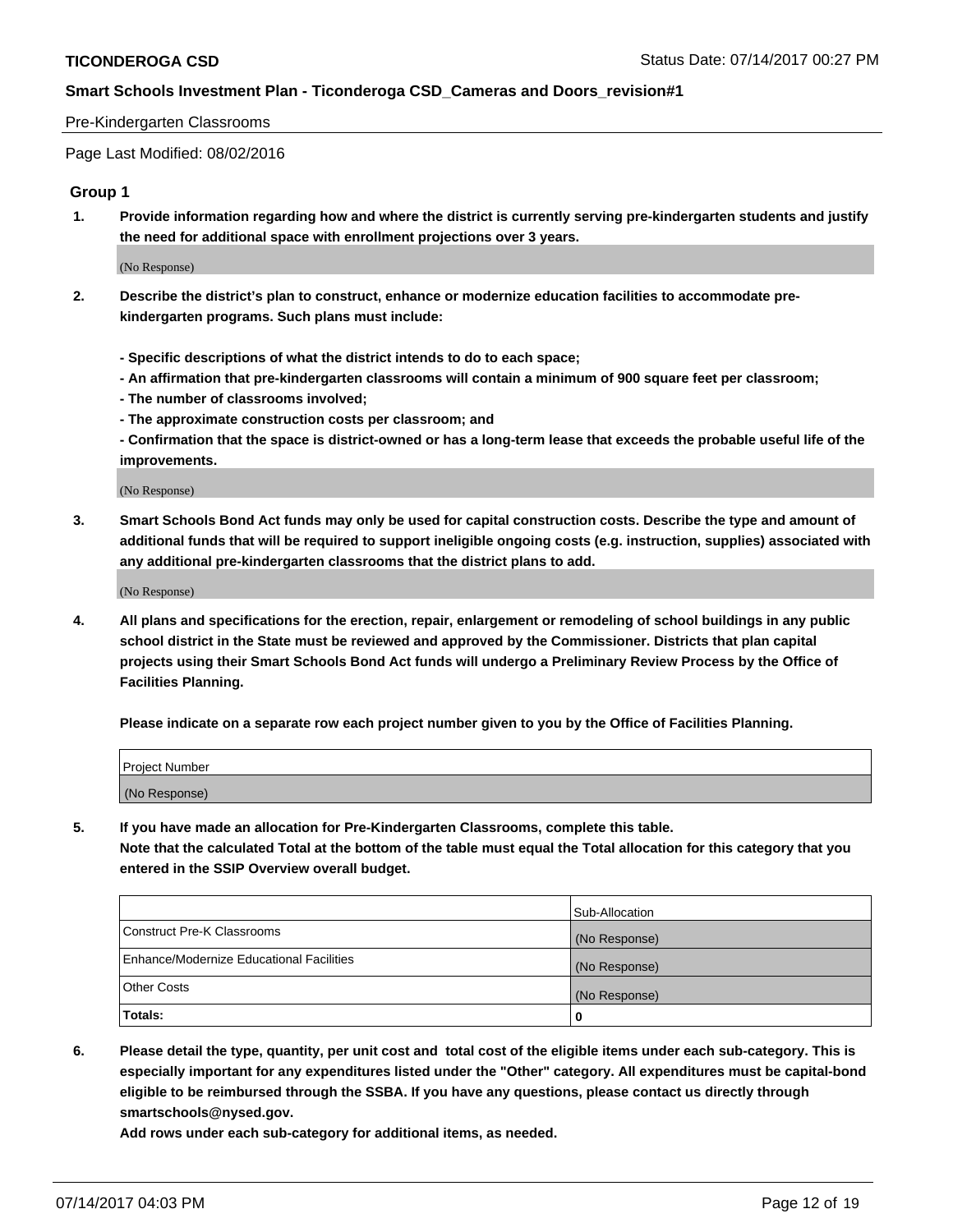# Pre-Kindergarten Classrooms

Page Last Modified: 08/02/2016

| Select the allowable expenditure | Item to be purchased | Quantity      | Cost per Item | <b>Total Cost</b> |
|----------------------------------|----------------------|---------------|---------------|-------------------|
| type.                            |                      |               |               |                   |
| Repeat to add another item under |                      |               |               |                   |
| each type.                       |                      |               |               |                   |
| (No Response)                    | (No Response)        | (No Response) | (No Response) | (No Response)     |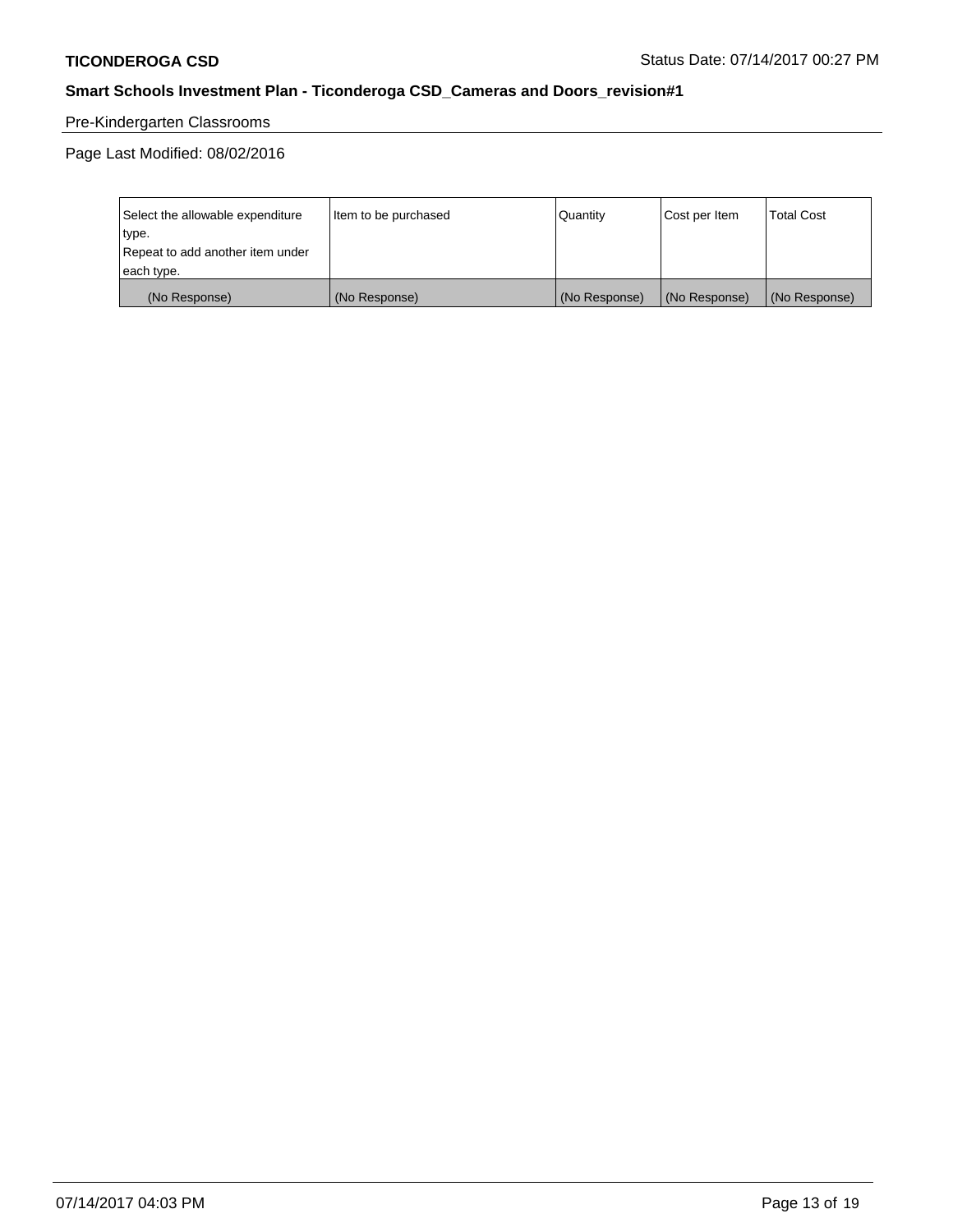Replace Transportable Classrooms

Page Last Modified: 08/02/2016

### **Group 1**

**1. Describe the district's plan to construct, enhance or modernize education facilities to provide high-quality instructional space by replacing transportable classrooms.**

(No Response)

**2. All plans and specifications for the erection, repair, enlargement or remodeling of school buildings in any public school district in the State must be reviewed and approved by the Commissioner. Districts that plan capital projects using their Smart Schools Bond Act funds will undergo a Preliminary Review Process by the Office of Facilities Planning.**

**Please indicate on a separate row each project number given to you by the Office of Facilities Planning.**

| Project Number |  |
|----------------|--|
| (No Response)  |  |

**3. For large projects that seek to blend Smart Schools Bond Act dollars with other funds, please note that Smart Schools Bond Act funds can be allocated on a pro rata basis depending on the number of new classrooms built that directly replace transportable classroom units.**

**If a district seeks to blend Smart Schools Bond Act dollars with other funds describe below what other funds are being used and what portion of the money will be Smart Schools Bond Act funds.**

(No Response)

**4. If you have made an allocation for Replace Transportable Classrooms, complete this table. Note that the calculated Total at the bottom of the table must equal the Total allocation for this category that you entered in the SSIP Overview overall budget.**

|                                                | Sub-Allocation |
|------------------------------------------------|----------------|
| Construct New Instructional Space              | (No Response)  |
| Enhance/Modernize Existing Instructional Space | (No Response)  |
| Other Costs                                    | (No Response)  |
| Totals:                                        | 0              |

**5. Please detail the type, quantity, per unit cost and total cost of the eligible items under each sub-category. This is especially important for any expenditures listed under the "Other" category. All expenditures must be capital-bond eligible to be reimbursed through the SSBA. If you have any questions, please contact us directly through smartschools@nysed.gov.**

| Select the allowable expenditure | Item to be purchased | Quantity      | Cost per Item | <b>Total Cost</b> |
|----------------------------------|----------------------|---------------|---------------|-------------------|
| type.                            |                      |               |               |                   |
| Repeat to add another item under |                      |               |               |                   |
| each type.                       |                      |               |               |                   |
| (No Response)                    | (No Response)        | (No Response) | (No Response) | (No Response)     |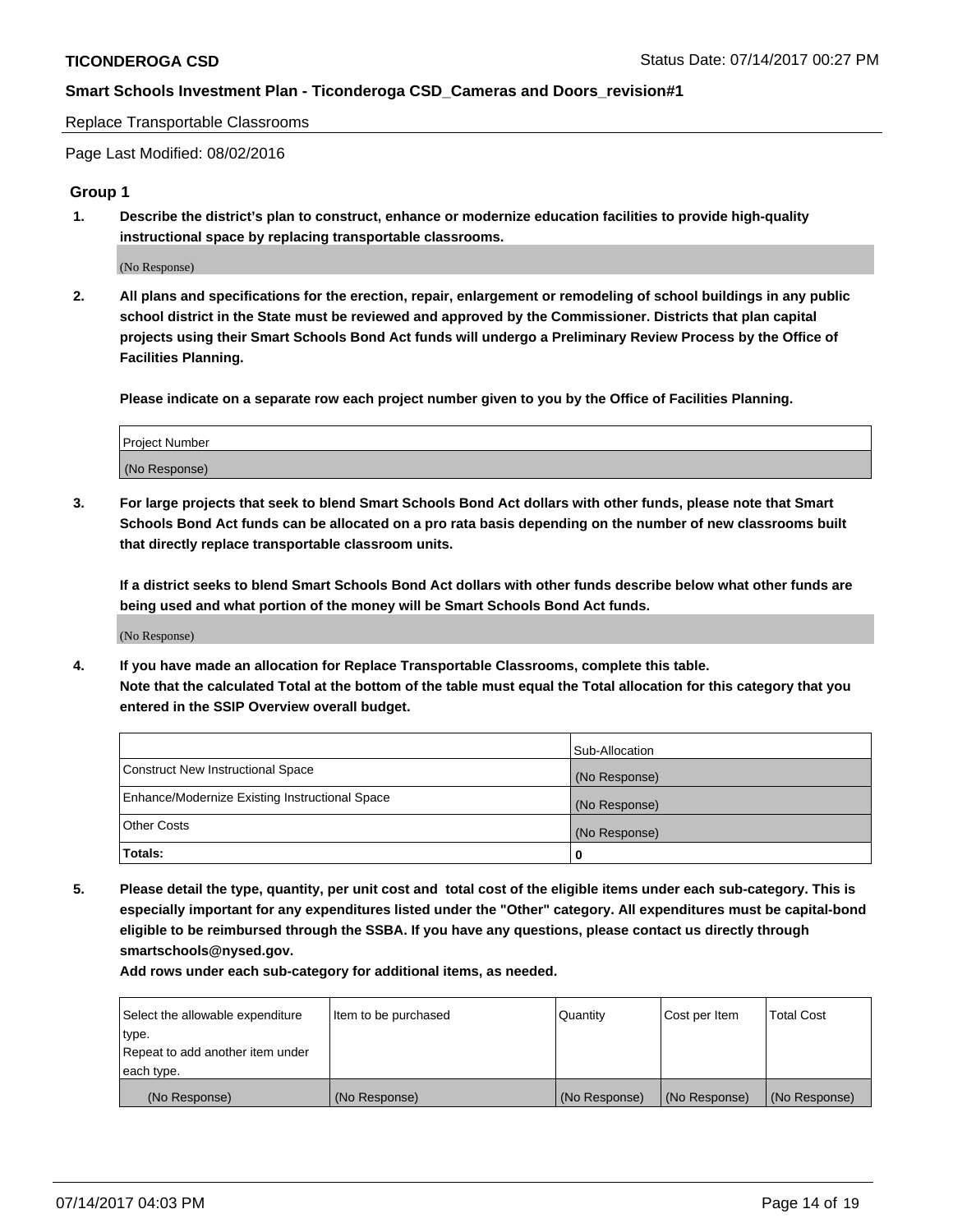#### High-Tech Security Features

Page Last Modified: 05/02/2017

#### **Group 1**

**1. Describe how you intend to use Smart Schools Bond Act funds to install high-tech security features in school buildings and on school campuses.**

**Ticonderoga Central School district would like to replace the old security camera system at the Elementary/Middle School building. The current system is using coax cable and is connected to an old stand alone DVR setup that does not allow for remote monitoring of cameras. We would like to install Cat5E cabling, replace existing cameras with POE cameras, install POE switches to power the cameras, and install new computer hardware and software to manage the camera system.**

**At this time, most classrooms in the Elementary/Middle School building do not have classroom doors. As part of the Smart Schools Investment Plan, Ticonderoga Central Schools would like to add doors to eight different classrooms. Four in the Middle School and four in the Elementary School. These doors would be added to classrooms that would most effectively reduce travel times for students in unsecured hallways moving to secure locations during a school lockdown procedure.**

**2. All plans and specifications for the erection, repair, enlargement or remodeling of school buildings in any public school district in the State must be reviewed and approved by the Commissioner. Districts that plan capital projects using their Smart Schools Bond Act funds will undergo a Preliminary Review Process by the Office of Facilities Planning.** 

**Please indicate on a separate row each project number given to you by the Office of Facilities Planning.**

| Project Number        |  |
|-----------------------|--|
| 15-15-01-06-0-006-BA1 |  |

- **3. Was your project deemed eligible for streamlined Review?**
	- Yes
	- $\square$  No
	- **3a. Districts with streamlined projects must certify that they have reviewed all installations with their licensed architect or engineer of record, and provide that person's name and license number. The licensed professional must review the products and proposed method of installation prior to implementation and review the work during and after completion in order to affirm that the work was code-compliant, if requested.**

By checking this box, you certify that the district has reviewed all installations with a licensed architect or engineer of record.

**4. Include the name and license number of the architect or engineer of record.**

| Name                   | License Number |
|------------------------|----------------|
| Douglas Dickinson, AIA | 22759          |

**5. If you have made an allocation for High-Tech Security Features, complete this table. Note that the calculated Total at the bottom of the table must equal the Total allocation for this category that you entered in the SSIP Overview overall budget.**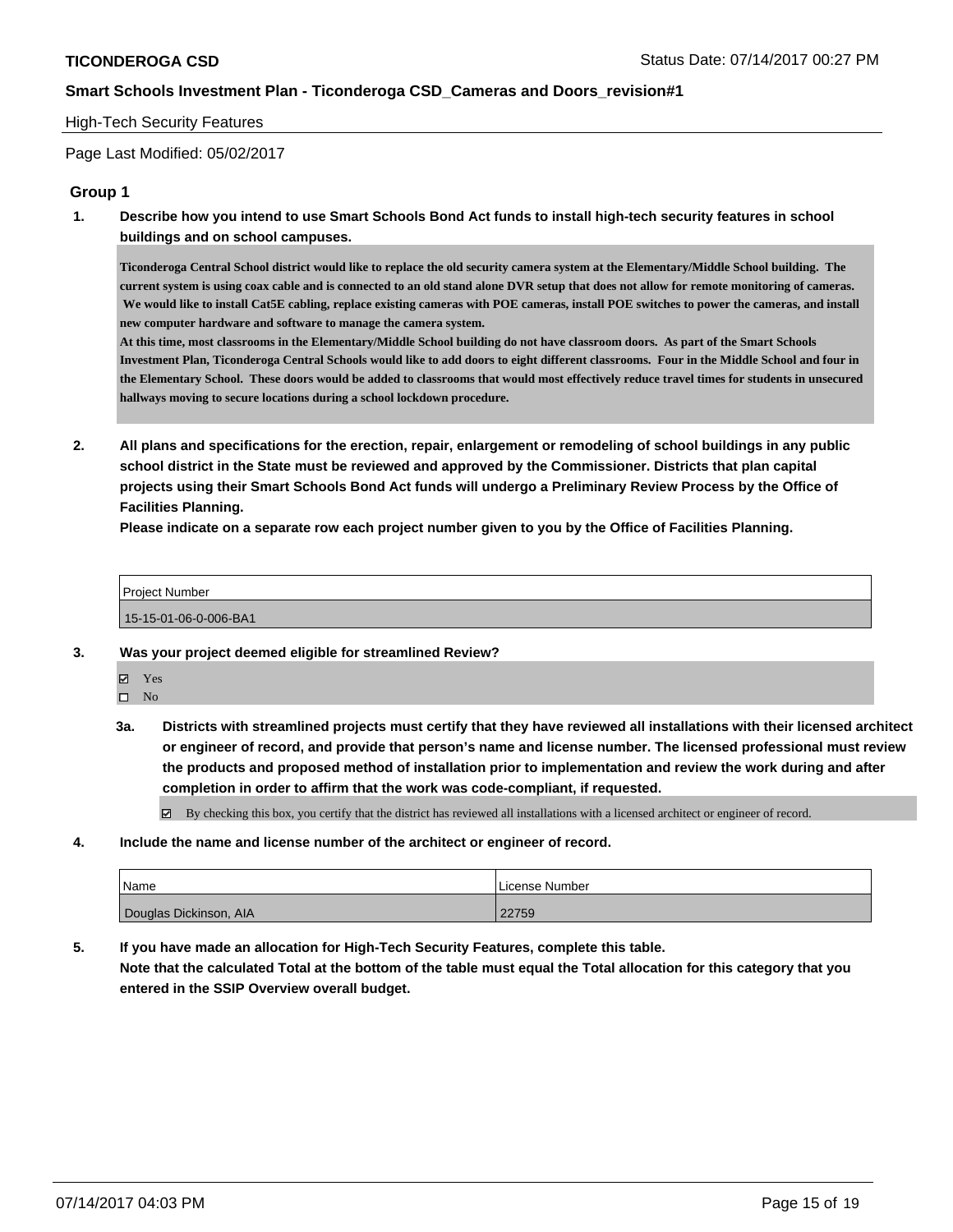# High-Tech Security Features

Page Last Modified: 05/02/2017

|                                                      | Sub-Allocation |
|------------------------------------------------------|----------------|
| Capital-Intensive Security Project (Standard Review) | (No Response)  |
| <b>Electronic Security System</b>                    | 45,403         |
| <b>Entry Control System</b>                          | (No Response)  |
| Approved Door Hardening Project                      | 28,000         |
| <b>Other Costs</b>                                   | (No Response)  |
| Totals:                                              | 73,403         |

**6. Please detail the type, quantity, per unit cost and total cost of the eligible items under each sub-category. This is especially important for any expenditures listed under the "Other" category. All expenditures must be capital-bond eligible to be reimbursed through the SSBA. If you have any questions, please contact us directly through smartschools@nysed.gov.**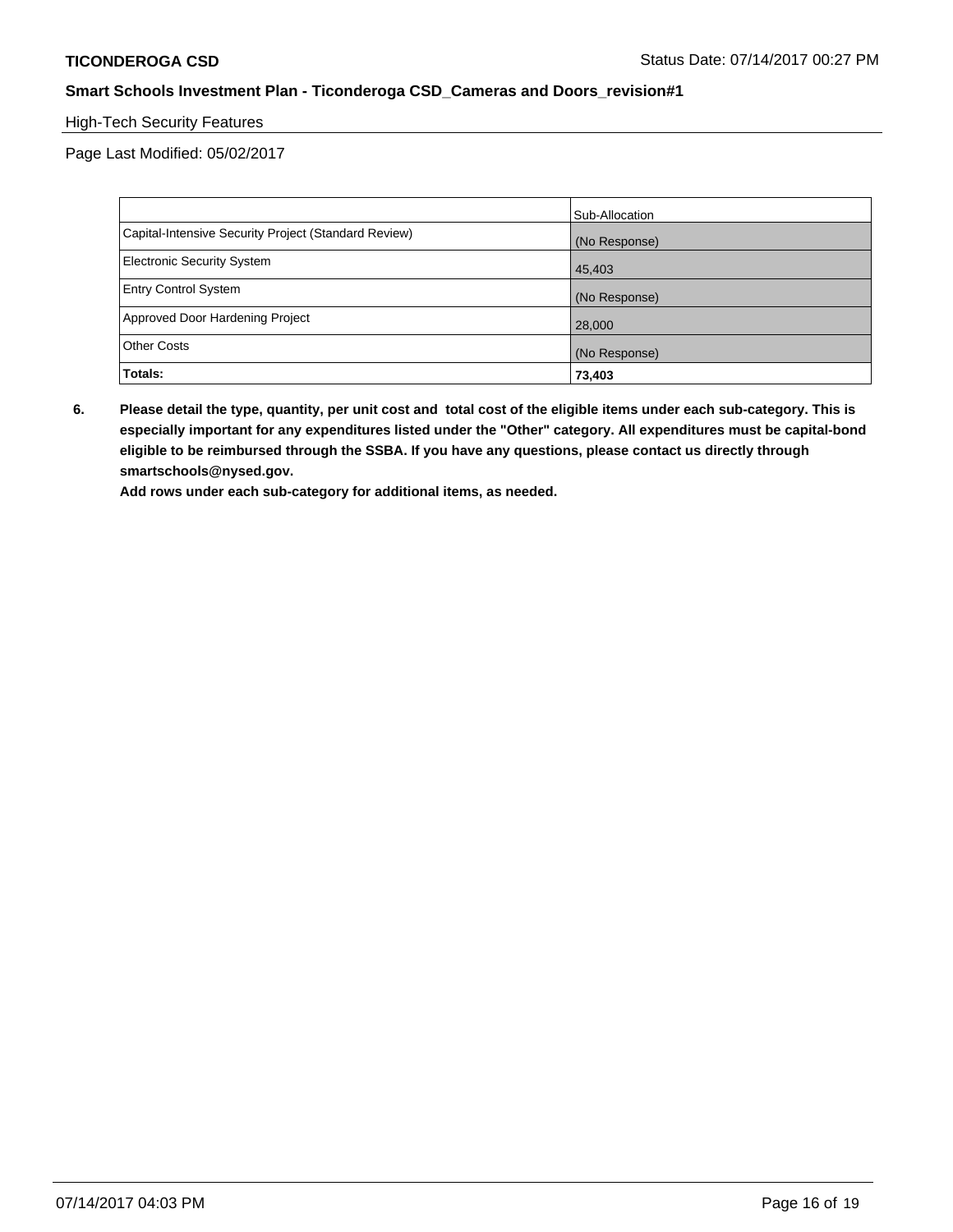# High-Tech Security Features

Page Last Modified: 05/02/2017

| Select the allowable expenditure<br>type.<br>Repeat to add another item under<br>each type. | Item to be purchased                                                | Quantity       | Cost per Item | <b>Total Cost</b> |
|---------------------------------------------------------------------------------------------|---------------------------------------------------------------------|----------------|---------------|-------------------|
| <b>Electronic Security System</b>                                                           | Canon VB-S30D Security Camera                                       | 34             | 684           | 23,251            |
| <b>Electronic Security System</b>                                                           | Dahua IPC-HFW4300S Security<br>Camera                               | 15             | 85            | 1,275             |
| <b>Electronic Security System</b>                                                           | HP Procurve 24 port POE managed<br>switch                           | $\overline{4}$ | 520           | 2,080             |
| <b>Electronic Security System</b>                                                           | Security Spy Camera Software<br>(unlimited cameras)                 | 1              | 1.000         | 1.000             |
| <b>Electronic Security System</b>                                                           | 6TB Thunderbolt External RAID<br>Storage                            | $\mathbf{1}$   | 600           | 600               |
| <b>Electronic Security System</b>                                                           | Cabling                                                             | 49             | 102           | 5,000             |
| <b>Electronic Security System</b>                                                           | Camera installation Labor                                           | 49             | 110           | 5,400             |
| <b>Electronic Security System</b>                                                           | Mac Pro 3.0GHz 8-Core Intel Xeon E5                                 | $\mathbf 1$    | 3,699         | 3,699             |
| <b>Electronic Security System</b>                                                           | Mac Pro -upgrade 2.7GHz 12-Core<br>Intel Xeon E5 with 30MB L3 cache | $\mathbf 1$    | 1,080         | 1,080             |
| <b>Electronic Security System</b>                                                           | Mac Pro -upgrade 64GB 1866MHz<br>DDR3 ECC - 4 x 16GB                | $\mathbf{1}$   | 1,080         | 1,080             |
| <b>Electronic Security System</b>                                                           | Mac Pro -upgrade 1TB PCIe-based<br><b>Flash Storage</b>             | $\mathbf{1}$   | 540           | 540               |
| <b>Electronic Security System</b>                                                           | Mac Pro - upgrade Apple Keyboard<br>with numeric keypad             | $\mathbf{1}$   | 49            | 49                |
| <b>Electronic Security System</b>                                                           | Mac Pro -upgrade Wired Apple Mouse                                  | $\mathbf 1$    | 49            | 49                |
| <b>Approved Door Hardening</b><br>Project                                                   | Installation per door with labor                                    | 8              | 3,500         | 28,000            |
| <b>Electronic Security System</b>                                                           | 27 inch HDMI monitor                                                |                | 300           | 300               |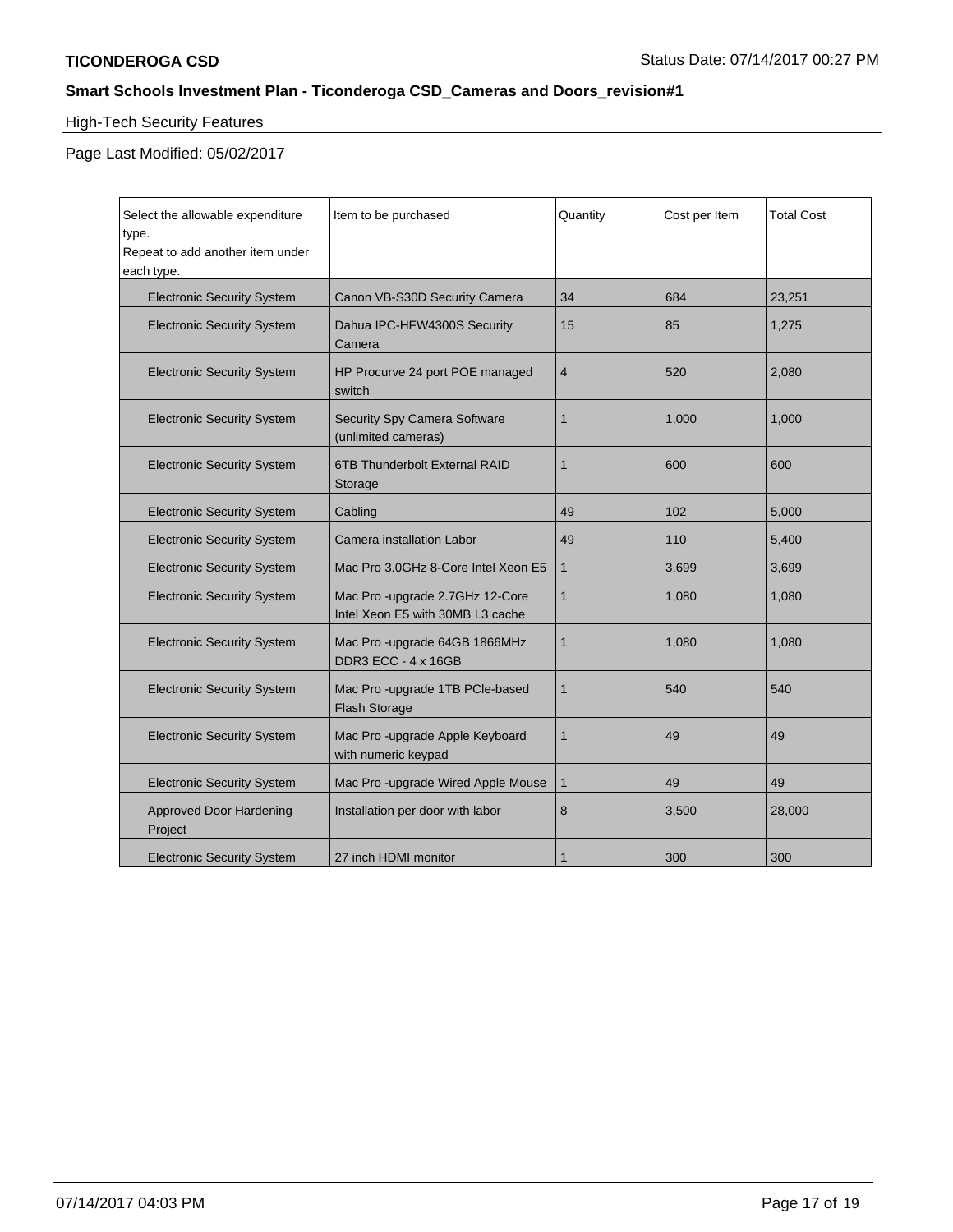Report

Page Last Modified: 05/02/2017